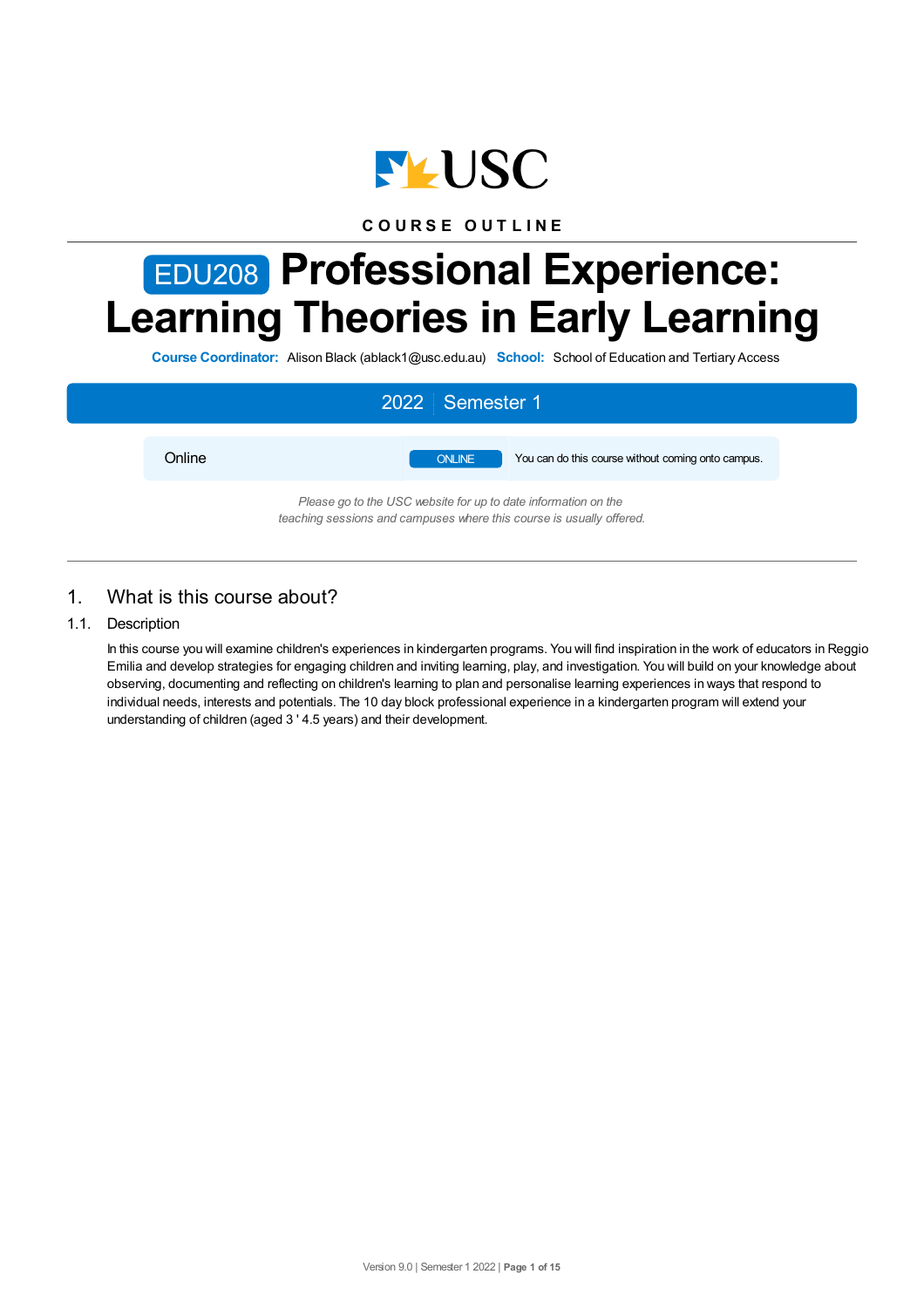## 1.2. How will this course be delivered?

| <b>ACTIVITY</b>                                                                                                                                                                                                                                                                                                                                                                                                | <b>HOURS</b> | <b>BEGINNING WEEK</b> | <b>FREQUENCY</b> |
|----------------------------------------------------------------------------------------------------------------------------------------------------------------------------------------------------------------------------------------------------------------------------------------------------------------------------------------------------------------------------------------------------------------|--------------|-----------------------|------------------|
| <b>ONLINE</b>                                                                                                                                                                                                                                                                                                                                                                                                  |              |                       |                  |
| <b>Learning materials</b> – You are required to engage and interact<br>with asynchronous materials and activities accessed through<br>Canvas modules, course readings and required texts.                                                                                                                                                                                                                      | 2hrs         | Week 1                | 10 times         |
| Tutorial/Workshop 1 - Online only. The scheduled<br>tutorials/workshops will involve synchronous technology-enabled<br>learning and teaching experiences via Zoom. A mix of interactive<br>tutorials/workshops, and synchronous and asynchronous materials<br>and activities accessed through Canvas will support online<br>tutorials/workshops. Additional modalities may support learning in<br>this course. | 2hrs         | Week 1                | 10 times         |
| <b>Seminar</b> - Online                                                                                                                                                                                                                                                                                                                                                                                        | 2hrs         | Week 3                | 3 times          |
| <b>Placement</b> – This course is online except for the placement which<br>will be managed by the placement team. You will undertake 10<br>days of PEx in a kindergarten setting or kindergarten program. It is<br>an expectation that you will engage fully at the PEx site for 7.25<br>hours each day. Please consult the PEx calendar and course<br>information for placement dates.                        | 72.5hrs      | Refer to Format       | Once Only        |
| <b>Independent Study/Research</b> – In addition to attending the<br>scheduled tutorials/workshops, engaging with the learning<br>materials, and completing assessable tasks, you are required to<br>engage in self-directed learning using the Canvas course modules<br>and current research/reading via USC library databases, and the<br>required/recommended textbooks and resources.                       | 2hrs         | Week 1                | 10 times         |

#### 1.3. Course Topics

- Guiding curriculum approaches and frameworks: Queensland Kindergarten Learning Guideline; Early Years Learning Framework; Foundations for Success; National Quality Framework
- Cultivating the art of awareness: Observing for children's perspectives
- Inviting learning: Responding to observations
- Inviting environments: Inspirations from educators in Reggio Emilia
- Engaging children: Through play, discovery and investigation
- Reflecting on the wellbeing, safety, needs, interests and potentials of young children
- Making children's learning visible through documentation
- $\bullet$  Identifying educator roles, responses and responsibilities

## 2. What level is this course?

#### 200 Level (Developing)

Building on and expanding the scope of introductory knowledge and skills, developing breadth or depth and applying knowledge and skills in a new context. May require pre-requisites where discipline specific introductory knowledge or skills is necessary. Normally, undertaken in the second or third full-time year of an undergraduate programs.

## 3. What is the unit value of this course?

12 units

## 4. How does this course contribute to my learning?

| <b>COURSE LEARNING OUTCOMES</b>              | <b>GRADUATE QUALITIES MAPPING</b>        | <b>PROFESSIONAL STANDARD MAPPING</b>         |
|----------------------------------------------|------------------------------------------|----------------------------------------------|
| On successful completion of this course, you | Completing these tasks successfully will | Australian Institute for Teaching and School |
| should be able to                            | contribute to you becoming               | Leadership                                   |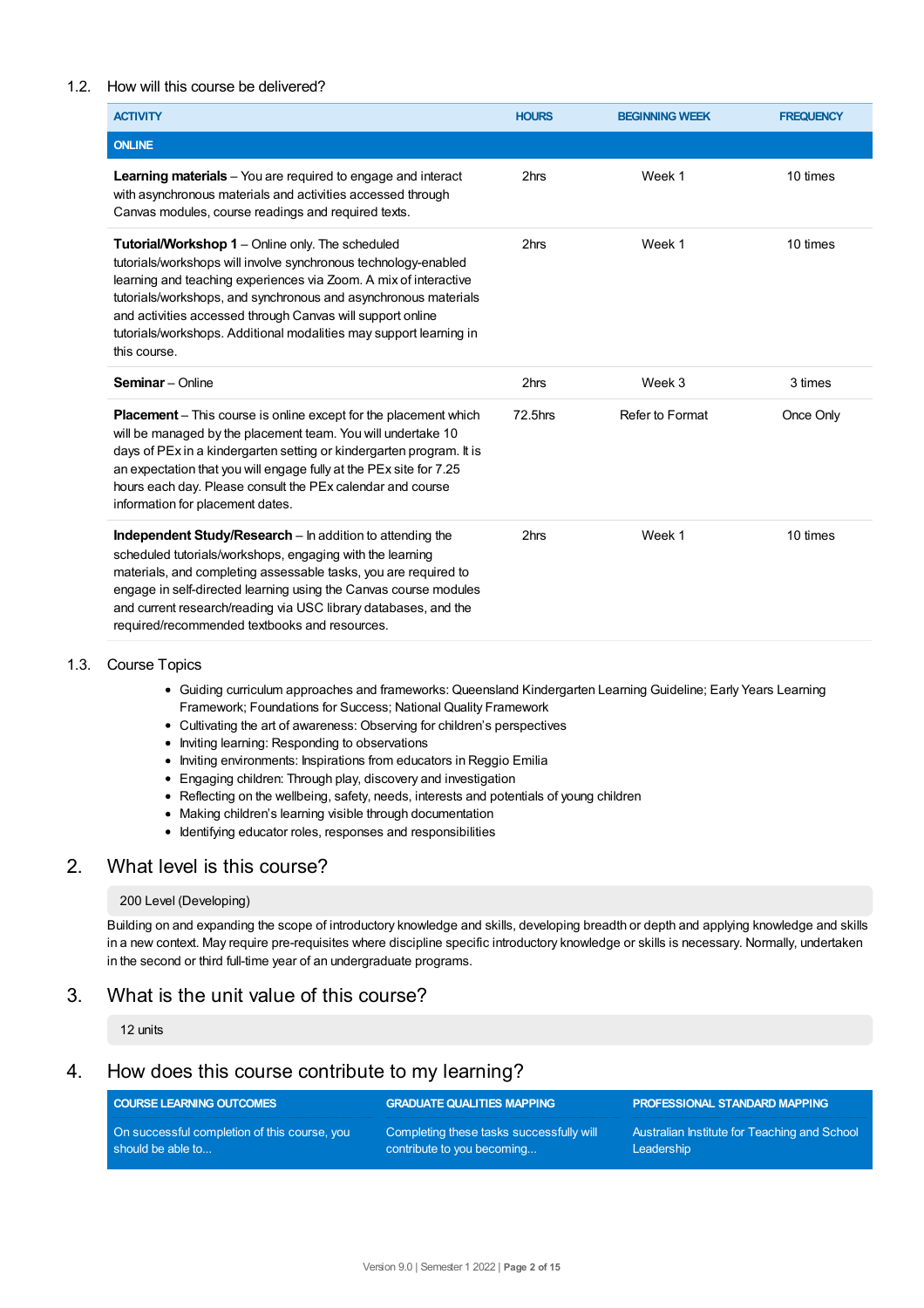| On successful completion of this course, you<br>Completing these tasks successfully will<br>contribute to you becoming<br>should be able to<br>$\vert$ 1<br>Engage with a range of curriculum<br>Knowledgeable<br>frameworks; and design, implement and<br>Engaged<br>evaluate engaging and personalised<br>learning experiences for kindergarten-<br>aged children | Australian Institute for Teaching and School<br>Leadership<br>1.1 - Physical, social and intellectual<br>development and characteristics of<br>students<br>1.2 - Understand how students learn<br>1.3 - Students with diverse linguistic,<br>cultural, religious and socioeconomic<br>backgrounds<br>1.5 - Differentiate teaching to meet the<br>specific learning needs of students across<br>the full range of abilities<br>1.6 - Strategies to support full<br>participation of students with disability<br>2.1 - Content and teaching strategies of<br>the teaching area<br>2.2 - Content selection and organisation<br>2.3 - Curriculum, assessment and<br>reporting<br>3.2 - Plan, structure and sequence<br>learning programs                                                                                          |
|---------------------------------------------------------------------------------------------------------------------------------------------------------------------------------------------------------------------------------------------------------------------------------------------------------------------------------------------------------------------|-------------------------------------------------------------------------------------------------------------------------------------------------------------------------------------------------------------------------------------------------------------------------------------------------------------------------------------------------------------------------------------------------------------------------------------------------------------------------------------------------------------------------------------------------------------------------------------------------------------------------------------------------------------------------------------------------------------------------------------------------------------------------------------------------------------------------------|
|                                                                                                                                                                                                                                                                                                                                                                     |                                                                                                                                                                                                                                                                                                                                                                                                                                                                                                                                                                                                                                                                                                                                                                                                                               |
|                                                                                                                                                                                                                                                                                                                                                                     | 3.3 - Use teaching strategies<br>3.4 - Select and use resources<br>3.5 - Use effective classroom<br>communication<br>3.7 - Engage parents / carers in the<br>educative process<br>4.1 - Support student participation<br>4.4 - Maintain student safety<br>5.5 - Report on student achievement<br>6.1 - Identify and plan professional<br>learning needs<br>6.2 - Engage in professional learning and<br>improve practice<br>6.3 - Engage with colleagues and improve<br>practice<br>6.4 - Apply professional learning and<br>improve student learning<br>7.1 - Meet professional ethics and<br>responsibilities<br>7.2 - Comply with legislative,<br>administrative and organisational<br>requirements<br>7.3 - Engage with the parents/carers<br>7.4 - Engage with professional teaching<br>networks and broader communities |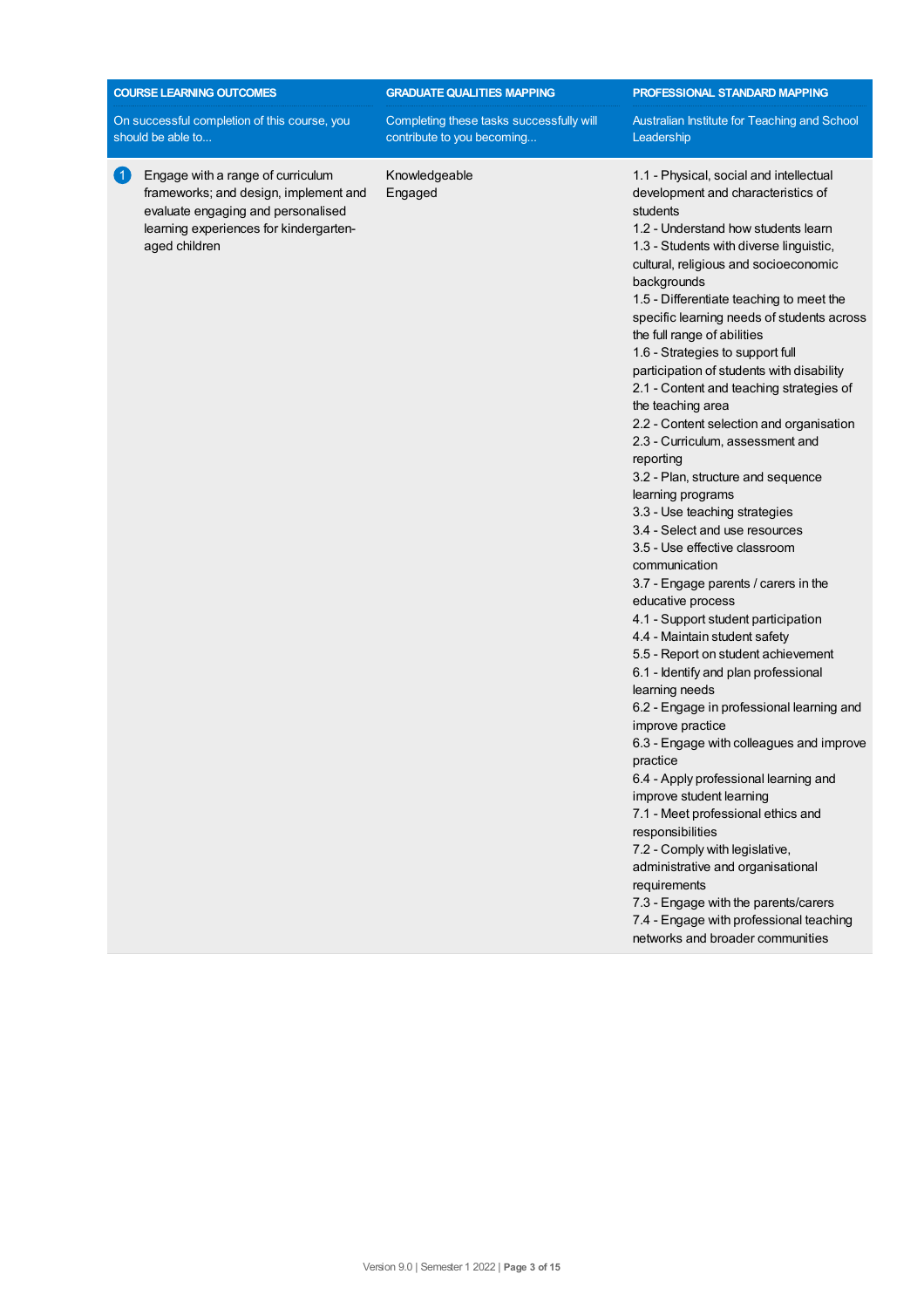| <b>COURSE LEARNING OUTCOMES</b>                                                                                                                                                                                                                                                                                                     | <b>GRADUATE QUALITIES MAPPING</b>                                      | PROFESSIONAL STANDARD MAPPING                                                                                                                                                                                                                                                                                                                                                                                                                                                                                                                                                                                                                                                                                                                                                                                                                                                                                                                                                                                                                                                                                                                                                                                                                                                                                                                                                                                                                                                                           |
|-------------------------------------------------------------------------------------------------------------------------------------------------------------------------------------------------------------------------------------------------------------------------------------------------------------------------------------|------------------------------------------------------------------------|---------------------------------------------------------------------------------------------------------------------------------------------------------------------------------------------------------------------------------------------------------------------------------------------------------------------------------------------------------------------------------------------------------------------------------------------------------------------------------------------------------------------------------------------------------------------------------------------------------------------------------------------------------------------------------------------------------------------------------------------------------------------------------------------------------------------------------------------------------------------------------------------------------------------------------------------------------------------------------------------------------------------------------------------------------------------------------------------------------------------------------------------------------------------------------------------------------------------------------------------------------------------------------------------------------------------------------------------------------------------------------------------------------------------------------------------------------------------------------------------------------|
| On successful completion of this course, you<br>should be able to                                                                                                                                                                                                                                                                   | Completing these tasks successfully will<br>contribute to you becoming | Australian Institute for Teaching and School<br>Leadership                                                                                                                                                                                                                                                                                                                                                                                                                                                                                                                                                                                                                                                                                                                                                                                                                                                                                                                                                                                                                                                                                                                                                                                                                                                                                                                                                                                                                                              |
| $\left( 2\right)$<br>Seek and apply feedback from<br>supervisors. Engage in ethical reflection<br>on curriculum, pedagogy and<br>professional standards and your own<br>personal and professional development<br>as a kindergarten teacher who responds<br>to the learning needs of a diverse range<br>of students and backgrounds. | Ethical<br>Engaged                                                     | 1.1 - Physical, social and intellectual<br>development and characteristics of<br>students<br>1.2 - Understand how students learn<br>1.3 - Students with diverse linguistic,<br>cultural, religious and socioeconomic<br>backgrounds<br>1.5 - Differentiate teaching to meet the<br>specific learning needs of students across<br>the full range of abilities<br>1.6 - Strategies to support full<br>participation of students with disability<br>2.1 - Content and teaching strategies of<br>the teaching area<br>2.2 - Content selection and organisation<br>2.3 - Curriculum, assessment and<br>reporting<br>3.2 - Plan, structure and sequence<br>learning programs<br>3.3 - Use teaching strategies<br>3.4 - Select and use resources<br>3.5 - Use effective classroom<br>communication<br>3.7 - Engage parents / carers in the<br>educative process<br>4.1 - Support student participation<br>4.4 - Maintain student safety<br>5.5 - Report on student achievement<br>6.1 - Identify and plan professional<br>learning needs<br>6.2 - Engage in professional learning and<br>improve practice<br>6.3 - Engage with colleagues and improve<br>practice<br>6.4 - Apply professional learning and<br>improve student learning<br>7.1 - Meet professional ethics and<br>responsibilities<br>7.2 - Comply with legislative,<br>administrative and organisational<br>requirements<br>7.3 - Engage with the parents/carers<br>7.4 - Engage with professional teaching<br>networks and broader communities |
|                                                                                                                                                                                                                                                                                                                                     |                                                                        |                                                                                                                                                                                                                                                                                                                                                                                                                                                                                                                                                                                                                                                                                                                                                                                                                                                                                                                                                                                                                                                                                                                                                                                                                                                                                                                                                                                                                                                                                                         |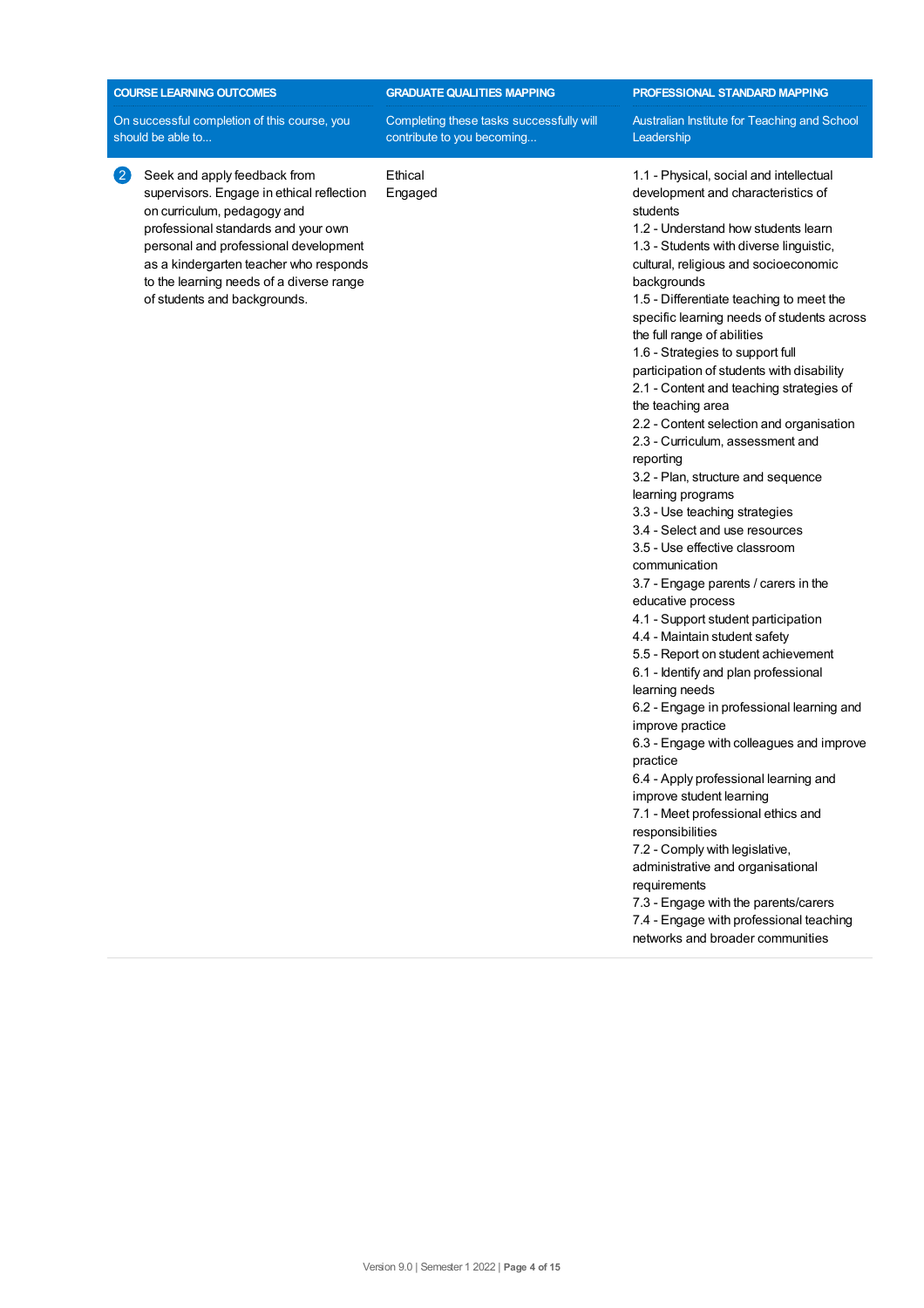| On successful completion of this course, you<br>Completing these tasks successfully will<br>Australian Institute for Teaching and School<br>contribute to you becoming<br>should be able to<br>Leadership<br>Ethical<br>$\left(3\right)$<br>Organise and collate an ongoing<br>1.1 - Physical, social and intellectual<br>personal learning portfolio that reports on<br>Engaged<br>development and characteristics of<br>your professional and ethical practice<br>students<br>and engagement in the kindergarten<br>1.2 - Understand how students learn<br>setting<br>1.3 - Students with diverse linguistic,<br>cultural, religious and socioeconomic<br>backgrounds<br>1.5 - Differentiate teaching to meet the<br>specific learning needs of students across<br>the full range of abilities<br>1.6 - Strategies to support full<br>participation of students with disability<br>2.1 - Content and teaching strategies of<br>the teaching area<br>2.2 - Content selection and organisation<br>2.3 - Curriculum, assessment and<br>reporting<br>3.2 - Plan, structure and sequence<br>learning programs<br>3.3 - Use teaching strategies<br>3.4 - Select and use resources<br>3.5 - Use effective classroom<br>communication<br>3.7 - Engage parents / carers in the<br>educative process<br>4.1 - Support student participation<br>4.4 - Maintain student safety<br>5.5 - Report on student achievement<br>6.1 - Identify and plan professional<br>learning needs<br>6.2 - Engage in professional learning and<br>improve practice<br>6.3 - Engage with colleagues and improve<br>practice<br>6.4 - Apply professional learning and<br>improve student learning<br>7.1 - Meet professional ethics and<br>responsibilities<br>7.2 - Comply with legislative,<br>administrative and organisational<br>requirements<br>7.3 - Engage with the parents/carers<br>7.4 - Engage with professional teaching<br>networks and broader communities | <b>COURSE LEARNING OUTCOMES</b> | <b>GRADUATE QUALITIES MAPPING</b> | PROFESSIONAL STANDARD MAPPING |
|---------------------------------------------------------------------------------------------------------------------------------------------------------------------------------------------------------------------------------------------------------------------------------------------------------------------------------------------------------------------------------------------------------------------------------------------------------------------------------------------------------------------------------------------------------------------------------------------------------------------------------------------------------------------------------------------------------------------------------------------------------------------------------------------------------------------------------------------------------------------------------------------------------------------------------------------------------------------------------------------------------------------------------------------------------------------------------------------------------------------------------------------------------------------------------------------------------------------------------------------------------------------------------------------------------------------------------------------------------------------------------------------------------------------------------------------------------------------------------------------------------------------------------------------------------------------------------------------------------------------------------------------------------------------------------------------------------------------------------------------------------------------------------------------------------------------------------------------------------------------------------------------------------------------------------------------|---------------------------------|-----------------------------------|-------------------------------|
|                                                                                                                                                                                                                                                                                                                                                                                                                                                                                                                                                                                                                                                                                                                                                                                                                                                                                                                                                                                                                                                                                                                                                                                                                                                                                                                                                                                                                                                                                                                                                                                                                                                                                                                                                                                                                                                                                                                                             |                                 |                                   |                               |
|                                                                                                                                                                                                                                                                                                                                                                                                                                                                                                                                                                                                                                                                                                                                                                                                                                                                                                                                                                                                                                                                                                                                                                                                                                                                                                                                                                                                                                                                                                                                                                                                                                                                                                                                                                                                                                                                                                                                             |                                 |                                   |                               |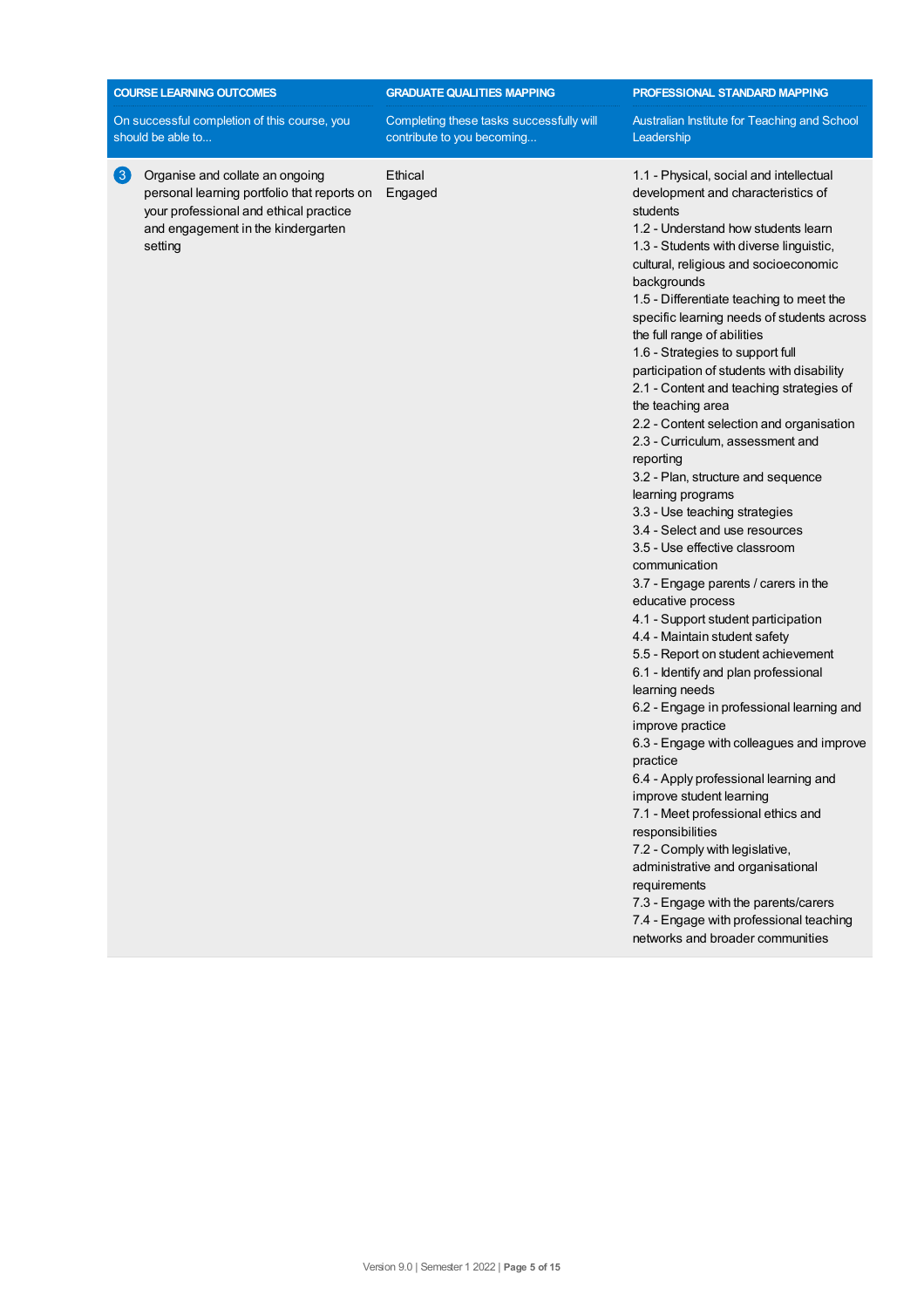| <b>COURSE LEARNING OUTCOMES</b>                                                                                                                                                     | <b>GRADUATE QUALITIES MAPPING</b>                                      | PROFESSIONAL STANDARD MAPPING                                                                                                                                                                                                                                                                                                                                                                                                                                                                                                                                                                                                                                                                                                                                                                                                                                                                                                                                                                                                                                                                                                                                                                                                                                                                              |
|-------------------------------------------------------------------------------------------------------------------------------------------------------------------------------------|------------------------------------------------------------------------|------------------------------------------------------------------------------------------------------------------------------------------------------------------------------------------------------------------------------------------------------------------------------------------------------------------------------------------------------------------------------------------------------------------------------------------------------------------------------------------------------------------------------------------------------------------------------------------------------------------------------------------------------------------------------------------------------------------------------------------------------------------------------------------------------------------------------------------------------------------------------------------------------------------------------------------------------------------------------------------------------------------------------------------------------------------------------------------------------------------------------------------------------------------------------------------------------------------------------------------------------------------------------------------------------------|
| On successful completion of this course, you<br>should be able to                                                                                                                   | Completing these tasks successfully will<br>contribute to you becoming | Australian Institute for Teaching and School<br>Leadership                                                                                                                                                                                                                                                                                                                                                                                                                                                                                                                                                                                                                                                                                                                                                                                                                                                                                                                                                                                                                                                                                                                                                                                                                                                 |
| $\left 4\right\rangle$<br>Act in a professional and ethical manner<br>when you engage with children, families,<br>staff and community members attending<br>the kindergarten program | Ethical<br>Engaged                                                     | 1.1 - Physical, social and intellectual<br>development and characteristics of<br>students<br>1.2 - Understand how students learn<br>1.3 - Students with diverse linguistic,<br>cultural, religious and socioeconomic<br>backgrounds<br>1.5 - Differentiate teaching to meet the<br>specific learning needs of students across<br>the full range of abilities<br>2.1 - Content and teaching strategies of<br>the teaching area<br>2.2 - Content selection and organisation<br>2.3 - Curriculum, assessment and<br>reporting<br>3.2 - Plan, structure and sequence<br>learning programs<br>3.3 - Use teaching strategies<br>3.4 - Select and use resources<br>3.5 - Use effective classroom<br>communication<br>3.7 - Engage parents / carers in the<br>educative process<br>4.1 - Support student participation<br>4.4 - Maintain student safety<br>6.1 - Identify and plan professional<br>learning needs<br>6.2 - Engage in professional learning and<br>improve practice<br>6.3 - Engage with colleagues and improve<br>practice<br>7.1 - Meet professional ethics and<br>responsibilities<br>7.2 - Comply with legislative,<br>administrative and organisational<br>requirements<br>7.3 - Engage with the parents/carers<br>7.4 - Engage with professional teaching<br>networks and broader communities |

## 5. Am Ieligible to enrol in this course?

Refer to the USC [Glossary](https://www.usc.edu.au/about/policies-and-procedures/glossary-of-terms-for-policy-and-procedures) of terms for definitions of "pre-requisites, co-requisites and anti-requisites".

5.1. Pre-requisites

EDU109

5.2. Co-requisites

Not applicable

5.3. Anti-requisites

Not applicable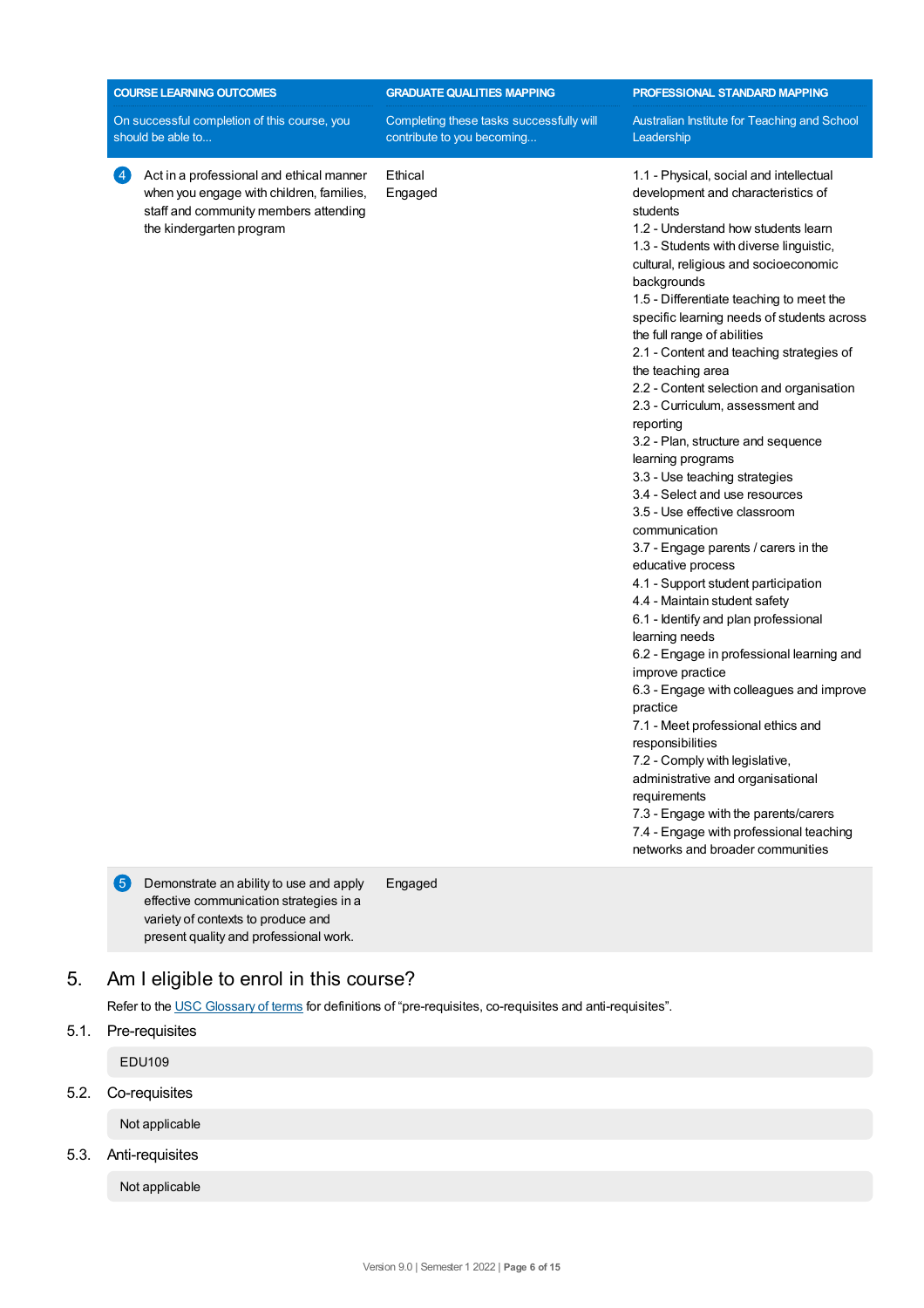## 5.4. Specific assumed prior knowledge and skills (where applicable)

Not applicable

## 6. How am Igoing to be assessed?

## 6.1. Grading Scale

Limited Grading (PNP)

Pass (PU), Fail (UF). All assessment tasks are required to be passed for successful completion of the course.

## 6.2. Details of early feedback on progress

Time and support will be given in tutorials to assist you in undertaking the third assessment task and to enable the receiving of peer feedback.

## 6.3. Assessment tasks

| <b>DELIVERY</b><br><b>MODE</b> | <b>TASK</b><br>NO. | <b>ASSESSMENT</b><br><b>PRODUCT</b> | <b>INDIVIDUAL</b><br><b>OR GROUP</b> | <b>WHAT IS THE</b><br><b>DURATION /</b><br><b>LENGTH?</b> | <b>WHEN SHOULD I SUBMIT?</b>                    | <b>WHERE SHOULD I</b><br><b>SUBMIT IT?</b> |
|--------------------------------|--------------------|-------------------------------------|--------------------------------------|-----------------------------------------------------------|-------------------------------------------------|--------------------------------------------|
| All                            | 1                  | Activity<br>Participation           | Individual                           | Semester of<br>Enrolment                                  | Throughout teaching period (refer to<br>Format) | In Class                                   |
| All                            | 2                  | Code of Conduct                     | Individual                           | Semester of<br>Enrolment                                  | Week 3                                          | Online Submission                          |
| All                            | 3                  | Plan                                | Individual                           | Minimum<br>1000 words                                     | Week 4                                          | <b>Online Submission</b>                   |
| All                            | 4                  | Journal                             | Individual                           | Minimum 150<br>words per<br>reflection                    | Throughout teaching period (refer to<br>Format) | Online Submission                          |
| All                            | 5                  | Placement<br>performance            | Individual                           | 10 days $x$<br>7.25 hours                                 | Refer to Format                                 | <b>SONIA</b>                               |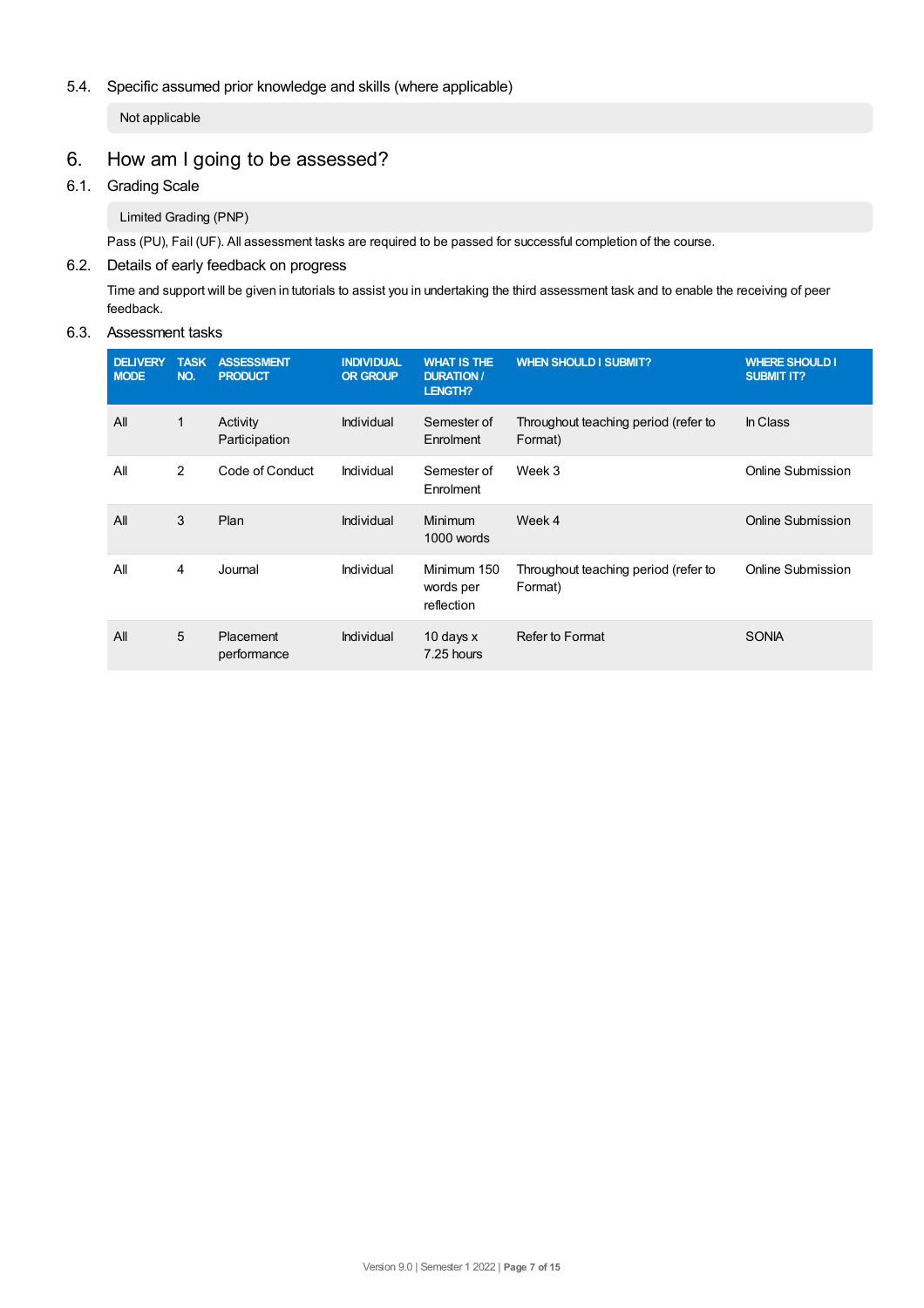## **All - Assessment Task 1:** Activity Participation

| <b>GOAL:</b>     | The goal of this task is to participate and contribute to learning experiences in active, cooperative and meaningful ways                                                                                                                                                                                                                                                                                                                                                                                               |                                     |  |  |
|------------------|-------------------------------------------------------------------------------------------------------------------------------------------------------------------------------------------------------------------------------------------------------------------------------------------------------------------------------------------------------------------------------------------------------------------------------------------------------------------------------------------------------------------------|-------------------------------------|--|--|
| <b>PRODUCT:</b>  | <b>Activity Participation</b>                                                                                                                                                                                                                                                                                                                                                                                                                                                                                           |                                     |  |  |
| <b>FORMAT:</b>   | Submit: In tutorial/Canvas activities and discussion, every week, with focused participation tasks in weeks 2, 4, 7, 8, 9, 10.                                                                                                                                                                                                                                                                                                                                                                                          |                                     |  |  |
|                  | Please note: If you are absent from class during an Activity participation week you will be required to evidence that you<br>have engaged in that activity through contribution to Canvas (this may be via the Activity Participation Discussion, or via<br>the Padlet created in Canvas for that week).                                                                                                                                                                                                                |                                     |  |  |
|                  | Activity participation is about your contribution to active and cooperative learning processes including thoughtful<br>engagement in discussions, course activities and the learning process. You will engage in preparation for learning by<br>familiarising yourself with the online learning materials and modules each week. You will engage in self-directed learning<br>through deep engagement with course materials and contribute actively and cooperatively to discussions (including<br>Canvas discussions). |                                     |  |  |
|                  | There are also focused participation tasks in weeks 2, 4, 7, 8, 9, 10 which require your attention:                                                                                                                                                                                                                                                                                                                                                                                                                     |                                     |  |  |
|                  | In week 2 you will bring your PEx folder and documentation from your previous PEx and share your learning from the<br>previous semester's PEx course. You will also engage in peer review of your APST Portfolio and share the evidence you<br>have collected and collated to date. Following reflection and critique of these portfolios and evidence you will identify your<br>professional learning needs and plans for EDU208.                                                                                      |                                     |  |  |
|                  | In week 4 you will share your Plan (Task 3) with peers.                                                                                                                                                                                                                                                                                                                                                                                                                                                                 |                                     |  |  |
|                  | In week 7 and 8 you will engage actively and cooperatively in reading, reflecting on, creating and sharing pedagogical                                                                                                                                                                                                                                                                                                                                                                                                  |                                     |  |  |
|                  | In week 9 you will actively participate in discussions and EDU208 PEx preparation and use the information discussed to<br>plan for your PEx, including familiarising yourself with the PEx handbook and Final Report components, organising your<br>PEx folder, and identifying possible APSTs to evidence in your APST Portfolio.                                                                                                                                                                                      |                                     |  |  |
|                  | In week 10 you will share your journal insights (Task 4) and engage in discussion and reflection about your learning in this<br>course. You will engage in course feedback processes and identify your personal/professional learning goals for your<br>upcoming PEx and beyond. You will share resources and ideas for a successful PEx in kindergarten settings.                                                                                                                                                      |                                     |  |  |
|                  | Following your PEx you will attend a compulsory debrief tutorial (refer to Course Announcements for date/time). At the<br>compulsory EDU208 debrief you will share your PEx experiences, especially focusing on:<br>- Reflecting on the play, wellbeing, safety, needs, interests and potentials of young children, and the strategies you                                                                                                                                                                              |                                     |  |  |
|                  | implemented to support children during the PEx                                                                                                                                                                                                                                                                                                                                                                                                                                                                          |                                     |  |  |
|                  | - Reflecting on the insights you gained about inviting children's learning, play and investigation; about observing,<br>documenting and reflecting on children's learning; and about planning and personalising learning experiences in ways that<br>respond to individual needs, interests and potentials                                                                                                                                                                                                              |                                     |  |  |
|                  | - Reflecting on the APSTs you have gathered documentation for and are evidencing in your Early Childhood APST<br>Graduate Standards Portfolio to show how you are meeting relevant standards                                                                                                                                                                                                                                                                                                                            |                                     |  |  |
|                  | - Creating an updated plan of action for your professional learning and development, based on professional learning<br>needs identified during your EDU208 PEx.                                                                                                                                                                                                                                                                                                                                                         |                                     |  |  |
| <b>CRITERIA:</b> | No.                                                                                                                                                                                                                                                                                                                                                                                                                                                                                                                     | <b>Learning Outcome</b><br>assessed |  |  |
|                  | 1<br>Knowledgeable, active, cooperative and meaningful contributions to learning including<br>discussions (synchronous/asynchronous) and focused participation tasks                                                                                                                                                                                                                                                                                                                                                    | 6                                   |  |  |
|                  | 2<br>Preparation and organisation of materials, pedagogical documentation, resource ideas,<br>folders and folios linked to focused participation tasks                                                                                                                                                                                                                                                                                                                                                                  | $\bullet$                           |  |  |
|                  | 3<br>Written and oral communication skills and academic literacies including English<br>expression, grammar, spelling, punctuation, APA referencing conventions                                                                                                                                                                                                                                                                                                                                                         | 6                                   |  |  |
|                  |                                                                                                                                                                                                                                                                                                                                                                                                                                                                                                                         |                                     |  |  |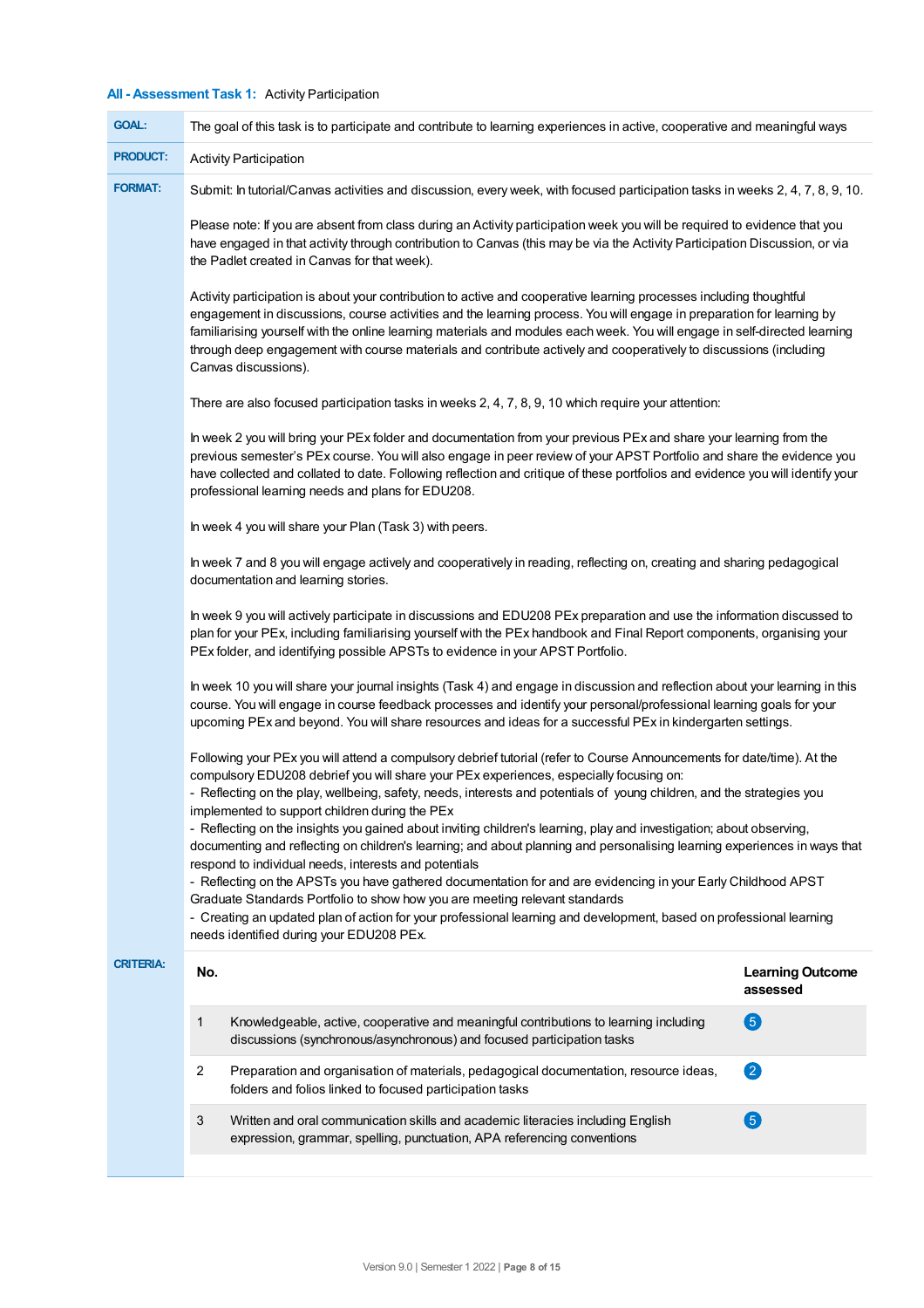## **All - Assessment Task 2:** Code of Conduct

| <b>GOAL:</b>     | The goal of this task is to identify the key components of the Code of Conduct for the School of Education and Tertiary<br>Access and work within its guidelines during a work integrated learning (WIL)                                                                                                                                                                                                                                                                                                                                                                                                                                                                    |                                                                     |                                     |  |  |
|------------------|-----------------------------------------------------------------------------------------------------------------------------------------------------------------------------------------------------------------------------------------------------------------------------------------------------------------------------------------------------------------------------------------------------------------------------------------------------------------------------------------------------------------------------------------------------------------------------------------------------------------------------------------------------------------------------|---------------------------------------------------------------------|-------------------------------------|--|--|
| <b>PRODUCT:</b>  | Code of Conduct                                                                                                                                                                                                                                                                                                                                                                                                                                                                                                                                                                                                                                                             |                                                                     |                                     |  |  |
| <b>FORMAT:</b>   | Submit: via Canvas, Monday of Week 3, 5pm.                                                                                                                                                                                                                                                                                                                                                                                                                                                                                                                                                                                                                                  |                                                                     |                                     |  |  |
|                  | After studying the Code of Conduct in class and independently, you sign the Code of Conduct provided. Your signed<br>document must be uploaded to Canvas by the due date and prior to going onto a site for your PEx. During your WIL<br>Experience you are required to complete 10 days of work experience (PEx). To be eligible to pass, you are required to<br>complete the Professional Experience satisfactorily according to the criteria below.<br>The Professional Experience Coordinator, the Course Coordinator and the Professional Learning Liaison will evaluate<br>your performance and the quality of your work and make an assessment against the criteria. |                                                                     |                                     |  |  |
| <b>CRITERIA:</b> | No.                                                                                                                                                                                                                                                                                                                                                                                                                                                                                                                                                                                                                                                                         |                                                                     | <b>Learning Outcome</b><br>assessed |  |  |
|                  | 1                                                                                                                                                                                                                                                                                                                                                                                                                                                                                                                                                                                                                                                                           | Behaviour that is in accordance with the discipline Code of Conduct | 24                                  |  |  |
|                  | 2                                                                                                                                                                                                                                                                                                                                                                                                                                                                                                                                                                                                                                                                           | Adherence to the discipline Code of Conduct                         | $\frac{1}{4}$                       |  |  |
|                  | 3                                                                                                                                                                                                                                                                                                                                                                                                                                                                                                                                                                                                                                                                           | Completion of the required 10 days of PEx                           |                                     |  |  |
|                  |                                                                                                                                                                                                                                                                                                                                                                                                                                                                                                                                                                                                                                                                             |                                                                     |                                     |  |  |

## **All - Assessment Task 3:** Personal and Professional Development Plan

| <b>GOAL:</b>     | The goal of this task is to create a personal and professional plan |                                                                                                                                                                                                                                                                                                                                                                                                                                                                                                                                                                                                                                                                                                                                                                                                                                                                                                                                                                                                                                          |                                     |
|------------------|---------------------------------------------------------------------|------------------------------------------------------------------------------------------------------------------------------------------------------------------------------------------------------------------------------------------------------------------------------------------------------------------------------------------------------------------------------------------------------------------------------------------------------------------------------------------------------------------------------------------------------------------------------------------------------------------------------------------------------------------------------------------------------------------------------------------------------------------------------------------------------------------------------------------------------------------------------------------------------------------------------------------------------------------------------------------------------------------------------------------|-------------------------------------|
| <b>PRODUCT:</b>  | Plan                                                                |                                                                                                                                                                                                                                                                                                                                                                                                                                                                                                                                                                                                                                                                                                                                                                                                                                                                                                                                                                                                                                          |                                     |
| <b>FORMAT:</b>   | Submit: Via Canvas, Friday of Week 4, 5pm.                          |                                                                                                                                                                                                                                                                                                                                                                                                                                                                                                                                                                                                                                                                                                                                                                                                                                                                                                                                                                                                                                          |                                     |
|                  |                                                                     | You will create a personal and professional development plan that outlines the curriculum and pedagogical knowledge and<br>skills you will need in order to be successful in your supervised professional experience (PEx) in a kindergarten program.                                                                                                                                                                                                                                                                                                                                                                                                                                                                                                                                                                                                                                                                                                                                                                                    |                                     |
|                  |                                                                     | An optional Sway template has been provided to support you. The plan will outline your current knowledge of curriculum<br>and pedagogy; sources of inspiration such as the work of educators in Reggio Emilia; core ideas from your course<br>textbooks; and a strategy for building on your current knowledge, skills and dispositions in ongoing ways over the<br>semester. Your plan will refer to the professional approaches and standards that you intend to demonstrate during your<br>PEx. In addition, you can extend this plan to consider wider field experiences and professional development opportunities<br>that you will action over the longer term. [Please note, if you do complete WFE experiences you need to submit one PDF<br>WFE Student Experience Summary template (completed in SONIA, WILS Online) per WFE experience undertaken and<br>attach it to your validation documentation and reflections]. Time and support will be given in tutorials to assist you in<br>undertaking this third assessment task. |                                     |
| <b>CRITERIA:</b> | No.                                                                 |                                                                                                                                                                                                                                                                                                                                                                                                                                                                                                                                                                                                                                                                                                                                                                                                                                                                                                                                                                                                                                          | <b>Learning Outcome</b><br>assessed |
|                  | 1                                                                   | Knowledge of relevant curriculum frameworks, standards and priorities                                                                                                                                                                                                                                                                                                                                                                                                                                                                                                                                                                                                                                                                                                                                                                                                                                                                                                                                                                    | $\left( 1\right)$                   |
|                  | 2                                                                   | Articulation of a personal and professional development plan linked to current knowledge,<br>skills and dispositions                                                                                                                                                                                                                                                                                                                                                                                                                                                                                                                                                                                                                                                                                                                                                                                                                                                                                                                     | $(2)$ $(3)$                         |
|                  | 3                                                                   | Written communication skills and academic literacies including English expression<br>grammar, spelling, punctuation, APA referencing conventions                                                                                                                                                                                                                                                                                                                                                                                                                                                                                                                                                                                                                                                                                                                                                                                                                                                                                         | $\left( 5\right)$                   |
|                  |                                                                     |                                                                                                                                                                                                                                                                                                                                                                                                                                                                                                                                                                                                                                                                                                                                                                                                                                                                                                                                                                                                                                          |                                     |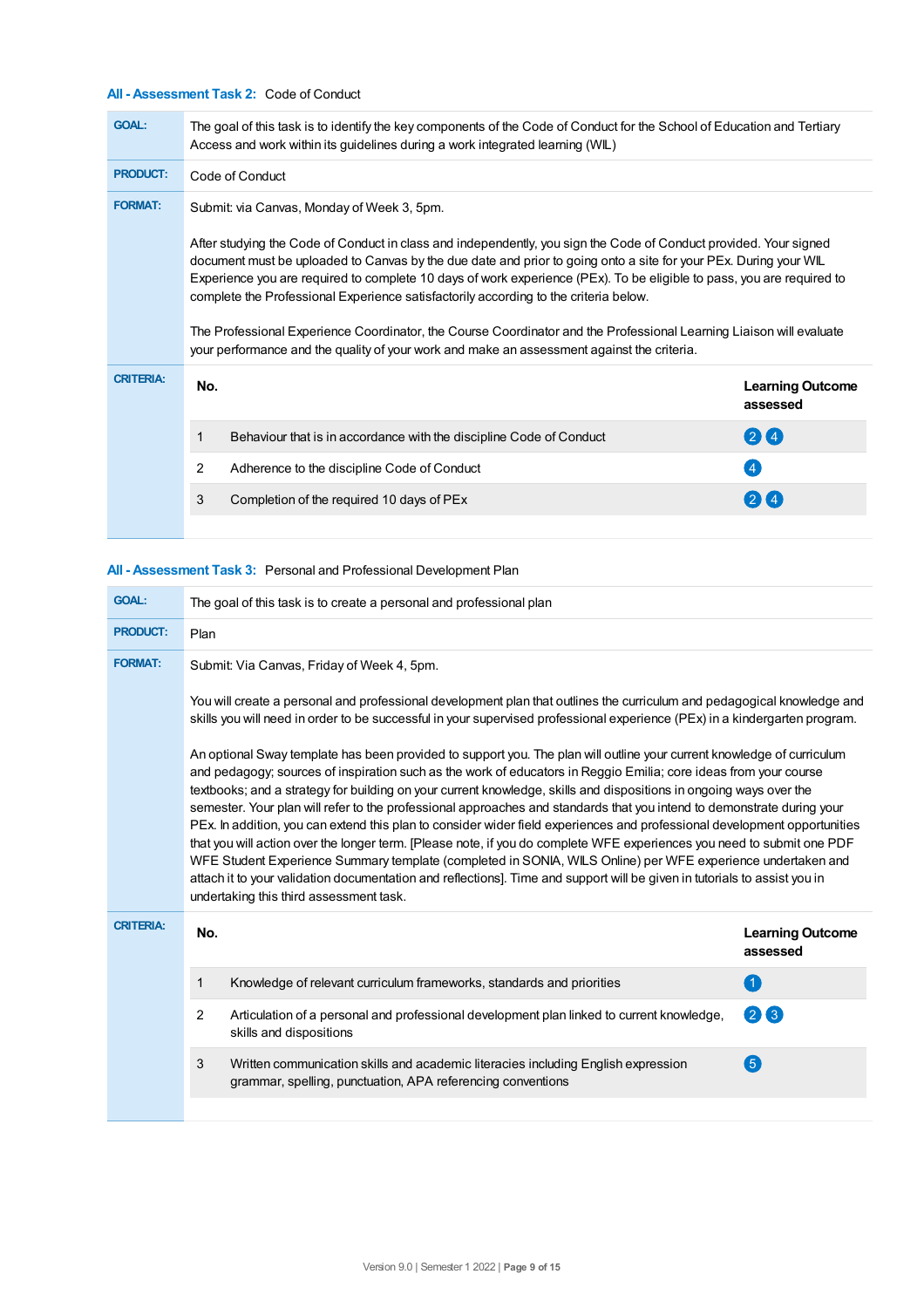## **All - Assessment Task 4:** Reflective Journal

| <b>GOAL:</b>     |         | The goal of this task is to engage in weekly reflection about your developing knowledge of kindergarten curriculum and<br>pedagogy, including a focus on children from diverse linguistic, cultural, religious and socioeconomic backgrounds.                                                                                                                                                                                                                                                                                                                                                                                                                                                                                                                                                                                                                                                                                                                                                                                                                                                                                                                                                                                                    |                                     |  |  |  |
|------------------|---------|--------------------------------------------------------------------------------------------------------------------------------------------------------------------------------------------------------------------------------------------------------------------------------------------------------------------------------------------------------------------------------------------------------------------------------------------------------------------------------------------------------------------------------------------------------------------------------------------------------------------------------------------------------------------------------------------------------------------------------------------------------------------------------------------------------------------------------------------------------------------------------------------------------------------------------------------------------------------------------------------------------------------------------------------------------------------------------------------------------------------------------------------------------------------------------------------------------------------------------------------------|-------------------------------------|--|--|--|
| <b>PRODUCT:</b>  | Journal |                                                                                                                                                                                                                                                                                                                                                                                                                                                                                                                                                                                                                                                                                                                                                                                                                                                                                                                                                                                                                                                                                                                                                                                                                                                  |                                     |  |  |  |
| <b>FORMAT:</b>   | 5pm.    | Submit: Weekly reflections each Friday, Weeks 2 - 8 with the full and final submission via Canvas due Friday of Week 8,                                                                                                                                                                                                                                                                                                                                                                                                                                                                                                                                                                                                                                                                                                                                                                                                                                                                                                                                                                                                                                                                                                                          |                                     |  |  |  |
|                  |         | Each week you will reflect on key ideas in the textbooks/recommended readings, on relevant kindergarten curriculum<br>frameworks and approaches, and on a variety of pedagogical practices valued in kindergarten settings. Your reflections<br>will act as scholarly conversations where you describe your informed and developing knowledge and insights and connect<br>theory and practice.                                                                                                                                                                                                                                                                                                                                                                                                                                                                                                                                                                                                                                                                                                                                                                                                                                                   |                                     |  |  |  |
|                  |         | For example, through your discussion of the Queensland Kindergarten Learning Guideline learning and development<br>areas https://www.qcaa.qld.edu.au/kindergarten/qklg/learning-development-areas you will show you are aware of the<br>importance of identity, wellbeing, communicating, connectedness and active learning as well as possible opportunities to<br>support children's holistic learning and development in these areas.                                                                                                                                                                                                                                                                                                                                                                                                                                                                                                                                                                                                                                                                                                                                                                                                         |                                     |  |  |  |
|                  |         | Similarly, through your discussion of the Queensland Kindergarten Learning Guideline professional focus materials (e.g.<br>Inclusion and diversity https://www.qcaa.qld.edu.au/kindergarten/inclusion-diversity) you will demonstrate your developing<br>knowledge of teaching strategies that are responsive to the strengths and needs of all kindergarten children, including their<br>cultural identity, religous, socioeconomic and linguistic backgrounds                                                                                                                                                                                                                                                                                                                                                                                                                                                                                                                                                                                                                                                                                                                                                                                  |                                     |  |  |  |
|                  |         | As well as the kindergarten curriculum frameworks, you will connect with a range of research, literature and scholarly ideas<br>to support your discussion. Through this discussion and reflection, you are demonstrating you are developing your<br>information literacy skills and dispositions, recognising that information has value, and valuing the skills, time and effort<br>needed to produce knowledge. Reflective and critical questions are provided to support and focus your reflection. Class<br>conversations will offer foundations for reflection. Each reflection will be a minimum of 150 words, and you are encouraged<br>to use your reflections to document your understandings, professional development and learning linked to coursework. As<br>you reflect on kindergarten curriculum and pedagogy you will focus on strategies for observing for young children's<br>perspectives, engaging teaching and learning strategies that connect and build upon children's interests and strengths,<br>creating invitations for learning, and documenting children's learning. You will reflect on the value of documentation and<br>learning stories for sharing children's learning and development with parents/carers. |                                     |  |  |  |
| <b>CRITERIA:</b> | No.     |                                                                                                                                                                                                                                                                                                                                                                                                                                                                                                                                                                                                                                                                                                                                                                                                                                                                                                                                                                                                                                                                                                                                                                                                                                                  | <b>Learning Outcome</b><br>assessed |  |  |  |
|                  | 1       | Reflection on kindergarten curriculum and pedagogy                                                                                                                                                                                                                                                                                                                                                                                                                                                                                                                                                                                                                                                                                                                                                                                                                                                                                                                                                                                                                                                                                                                                                                                               | $\left( 1 \right)$                  |  |  |  |
|                  | 2       | Articulation of personal/professional knowledge and skills in relation to kindergarten<br>curriculum and pedagogy, including student diversity (linguistic, cultural, religious and<br>socioeconomic backgrounds)                                                                                                                                                                                                                                                                                                                                                                                                                                                                                                                                                                                                                                                                                                                                                                                                                                                                                                                                                                                                                                | $\mathbf{2}$<br>$\left(3\right)$    |  |  |  |
|                  | 3       | Written communication skills and academic literacies including English expression<br>grammar, spelling, punctuation, APA referencing conventions                                                                                                                                                                                                                                                                                                                                                                                                                                                                                                                                                                                                                                                                                                                                                                                                                                                                                                                                                                                                                                                                                                 | 6                                   |  |  |  |
|                  |         |                                                                                                                                                                                                                                                                                                                                                                                                                                                                                                                                                                                                                                                                                                                                                                                                                                                                                                                                                                                                                                                                                                                                                                                                                                                  |                                     |  |  |  |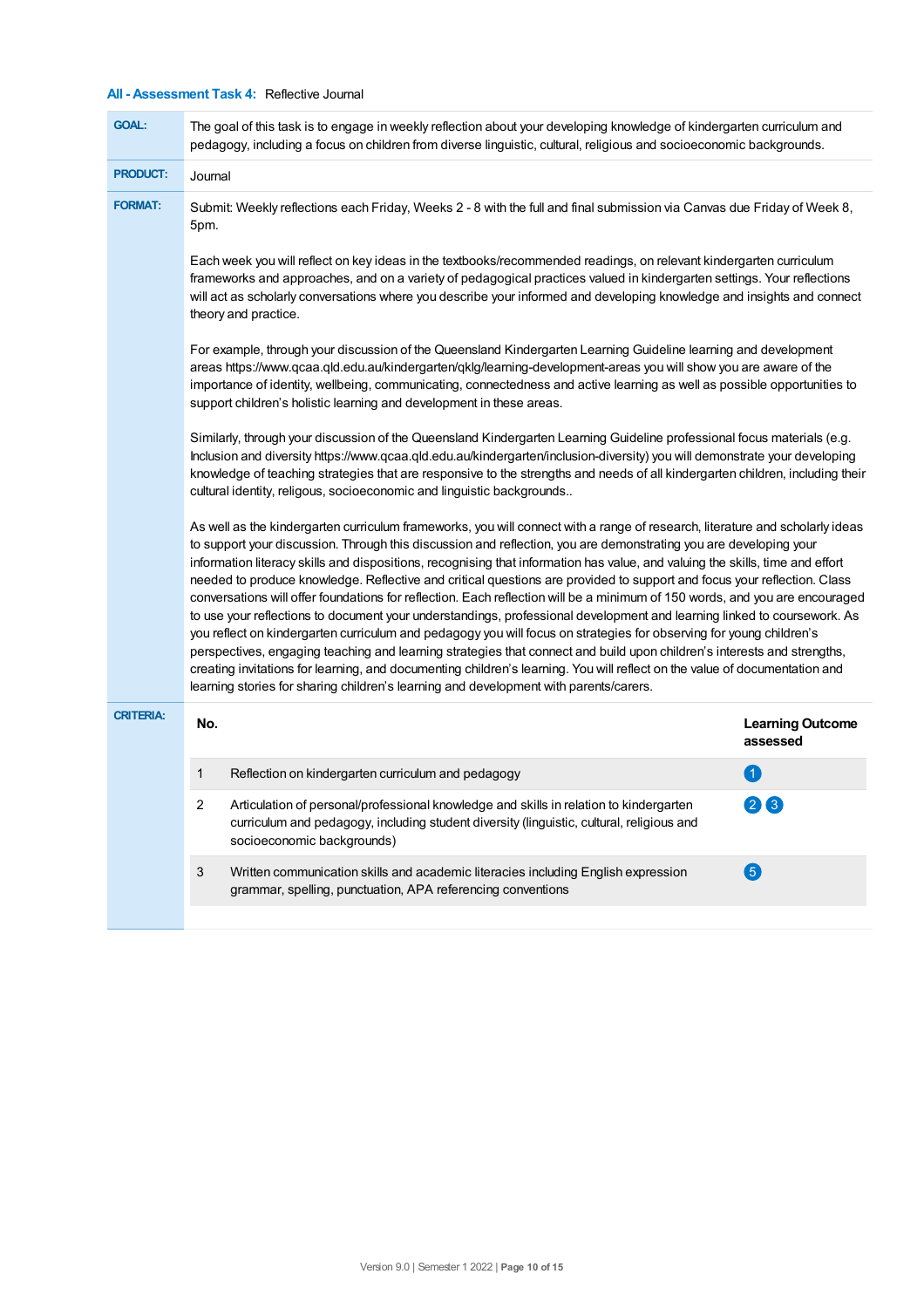## **All - Assessment Task 5:** Professional Experience & APST Portfolio Building

| <b>GOAL:</b>                                                                                                                                                                                                                                                                                                                                                                                                                                                                                                                                                                                                                                                                                                                                                                                                                                                                                                                                                                                                                                                                                                                                                                                                          | The goal of this task is to develop skills and strategies that support responsive implementation of early childhood<br>curriculum and pedagogy, and the development of respectful and ethical relationships with children, caregivers and staff                                                                                                                                                                                                                                                                                                                                                                                                                                                                                                                                  |                                     |  |
|-----------------------------------------------------------------------------------------------------------------------------------------------------------------------------------------------------------------------------------------------------------------------------------------------------------------------------------------------------------------------------------------------------------------------------------------------------------------------------------------------------------------------------------------------------------------------------------------------------------------------------------------------------------------------------------------------------------------------------------------------------------------------------------------------------------------------------------------------------------------------------------------------------------------------------------------------------------------------------------------------------------------------------------------------------------------------------------------------------------------------------------------------------------------------------------------------------------------------|----------------------------------------------------------------------------------------------------------------------------------------------------------------------------------------------------------------------------------------------------------------------------------------------------------------------------------------------------------------------------------------------------------------------------------------------------------------------------------------------------------------------------------------------------------------------------------------------------------------------------------------------------------------------------------------------------------------------------------------------------------------------------------|-------------------------------------|--|
| <b>PRODUCT:</b>                                                                                                                                                                                                                                                                                                                                                                                                                                                                                                                                                                                                                                                                                                                                                                                                                                                                                                                                                                                                                                                                                                                                                                                                       | Placement performance                                                                                                                                                                                                                                                                                                                                                                                                                                                                                                                                                                                                                                                                                                                                                            |                                     |  |
| <b>FORMAT:</b><br>You will undertake 10 days of PEx in a kindergarten setting or kindergarten program. It is an expectation that you will<br>engage fully at the PEx site for 7.25 hours each day. You will be supervised by a professional teacher who meets the<br>qualification and registration requirements of the Queensland College of Teachers (QCT) and who will complete your<br>report. During this PEx you will participate in all aspects of the children's care, routines, play and learning under the<br>guidance and supervision of a professional educator. Guidelines to support you during your PEx for EDU208 can be found<br>in the Early Childhood PEx Handbook. A copy of the EDU208 Final Report is found in the Early Childhood PEx Handbook.<br>See WILS/SONIA PEx Site. You are required to successfully complete your PEx, reflect on your developing knowledge,<br>skills and strategies, and demonstrate awareness and responsiveness to the individual needs, interests, capabilities and<br>potentials of young children. You will maintain up-to-date professional written work in your PEx folder and upload quality<br>reflections and APST Portfolio evidence to your APST folio. |                                                                                                                                                                                                                                                                                                                                                                                                                                                                                                                                                                                                                                                                                                                                                                                  |                                     |  |
|                                                                                                                                                                                                                                                                                                                                                                                                                                                                                                                                                                                                                                                                                                                                                                                                                                                                                                                                                                                                                                                                                                                                                                                                                       | Please refer to the current PEx calendar and Course information for confirmation of PEx dates.                                                                                                                                                                                                                                                                                                                                                                                                                                                                                                                                                                                                                                                                                   |                                     |  |
|                                                                                                                                                                                                                                                                                                                                                                                                                                                                                                                                                                                                                                                                                                                                                                                                                                                                                                                                                                                                                                                                                                                                                                                                                       | This task will be assessed by your Supervising Teacher on the EDU208 Professional Experience Report Form. Refer to<br>the WILS/Sonia PEx Site for the EDU208 PEx handbook and EDU208 PEx report form information. You will also be<br>required to use the Early Childhood APST Graduate Standards Portfolio to document and evidence that you are meeting<br>relevant standards. You are required to successfuly complete your PEx of 10 days with children aged 3 1/2 - 4 1/2 (including<br>exemplary code of conduct, overall attainment of APST standards, completion of the required components identified in the<br>PEx handbook, including maintenance of up-to-date professional written work: Observations,<br>Planning/Teaching/Assessment documentation, Reflections). |                                     |  |
|                                                                                                                                                                                                                                                                                                                                                                                                                                                                                                                                                                                                                                                                                                                                                                                                                                                                                                                                                                                                                                                                                                                                                                                                                       | Following your PEx you will attend a compulsory debrief tutorial (refer to Course Announcements for date/time). At the<br>compulsory EDU208 debrief you will share your PEx experiences, especially focusing on:<br>- Reflecting on the play, wellbeing, safety, needs, interests and potentials of young children, and the strategies you<br>implemented to support children during the PEx                                                                                                                                                                                                                                                                                                                                                                                     |                                     |  |
|                                                                                                                                                                                                                                                                                                                                                                                                                                                                                                                                                                                                                                                                                                                                                                                                                                                                                                                                                                                                                                                                                                                                                                                                                       | - Reflecting on the insights you gained about inviting children's learning, play and investigation; about observing,<br>documenting and reflecting on children's learning; and about planning and personalising learning experiences in ways that<br>respond to individual needs, interests and potentials<br>- Reflecting on the APSTs you have gathered documentation for and are evidencing in your Early Childhood APST                                                                                                                                                                                                                                                                                                                                                      |                                     |  |
|                                                                                                                                                                                                                                                                                                                                                                                                                                                                                                                                                                                                                                                                                                                                                                                                                                                                                                                                                                                                                                                                                                                                                                                                                       | Graduate Standards Portfolio to show how you are meeting relevant standards<br>- Creating an updated plan of action for your professional learning and development, based on professional learning<br>needs identified during your EDU208 PEx.                                                                                                                                                                                                                                                                                                                                                                                                                                                                                                                                   |                                     |  |
| <b>CRITERIA:</b>                                                                                                                                                                                                                                                                                                                                                                                                                                                                                                                                                                                                                                                                                                                                                                                                                                                                                                                                                                                                                                                                                                                                                                                                      | No.                                                                                                                                                                                                                                                                                                                                                                                                                                                                                                                                                                                                                                                                                                                                                                              | <b>Learning Outcome</b><br>assessed |  |
|                                                                                                                                                                                                                                                                                                                                                                                                                                                                                                                                                                                                                                                                                                                                                                                                                                                                                                                                                                                                                                                                                                                                                                                                                       | $\mathbf{1}$<br>Successful completion of PEx, 10 days with children aged $3\frac{1}{2}$ - 4 $\frac{1}{2}$ (see format for<br>detail)                                                                                                                                                                                                                                                                                                                                                                                                                                                                                                                                                                                                                                             | 02345                               |  |
|                                                                                                                                                                                                                                                                                                                                                                                                                                                                                                                                                                                                                                                                                                                                                                                                                                                                                                                                                                                                                                                                                                                                                                                                                       | $\overline{c}$<br>Attendance (compulsory) at scheduled debrief session following PEx                                                                                                                                                                                                                                                                                                                                                                                                                                                                                                                                                                                                                                                                                             | 6                                   |  |
|                                                                                                                                                                                                                                                                                                                                                                                                                                                                                                                                                                                                                                                                                                                                                                                                                                                                                                                                                                                                                                                                                                                                                                                                                       | 3<br>Self-directed APST portfolio building and evidencing of standards during and following<br>PEx (you will discuss what you have gathered during the debrief session)                                                                                                                                                                                                                                                                                                                                                                                                                                                                                                                                                                                                          | 28<br>$\left( 4\right)$             |  |

## 7. Directed study hours

A 12-unit course will have total of 150 learning hours which will include directed study hours (including online if required), self-directed learning and completion of assessable tasks. Directed study hours may vary by location. Student workload is calculated at 12.5 learning hours per one unit.

## 7.1. Schedule

**PERIOD AND TOPIC AND AND ACTIVITIES**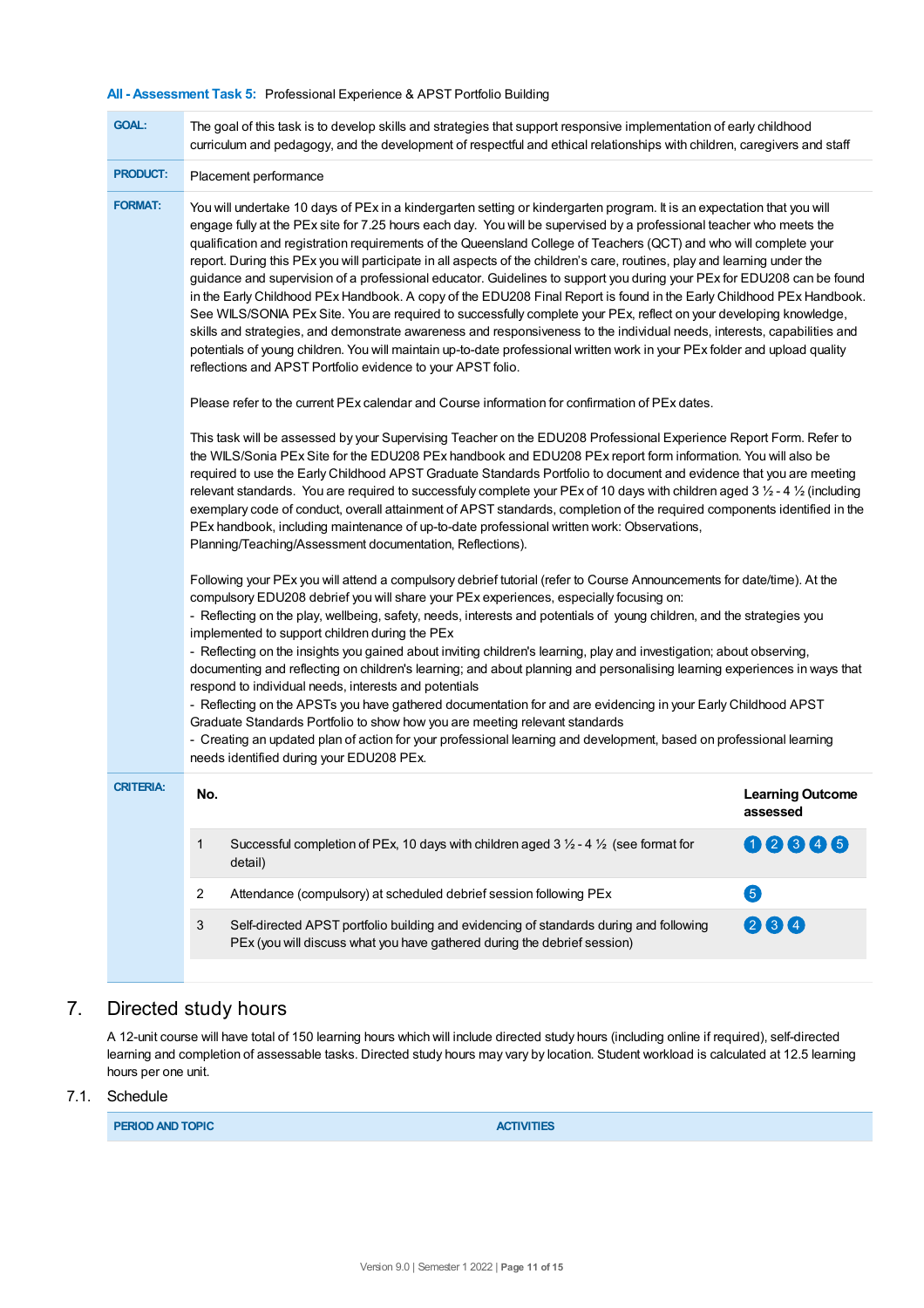| PERIOD AND TOPIC                                                                             | <b>ACTIVITIES</b>                                                                                                                                                                                                                                                                                                                                                                                                                 |
|----------------------------------------------------------------------------------------------|-----------------------------------------------------------------------------------------------------------------------------------------------------------------------------------------------------------------------------------------------------------------------------------------------------------------------------------------------------------------------------------------------------------------------------------|
| Module 1<br>Introduction and orientation to the course and core ideas                        | • Orientation to course:<br>– Resources<br>- Expectations & approaches<br>- Using Canvas<br>- Assessment & assessment support<br>• The kindergarten year in Queensland, The QKLG, alignment with<br><b>EYLF</b><br>• The kindergarten setting<br>• Cultivating the Art of Awareness.<br>. Being and seeing with and seeing with young children.                                                                                   |
| Module 2<br>Self-knowledge and reflection                                                    | • Activity participation - APST Portfolio review; past PEx review;<br>and, following reflection and critique, identifying and planning<br>professional learning needs for EDU208<br>• Why self-knowledge is important<br>· Identifying strengths and knowledge needs<br>• Personal/professional dispositions, goals, and plans<br>• Engaging in quality reflection<br>. Devising your personal and professional development plan. |
| Module 3<br>Thinking about curriculum                                                        | • Your personal philosophy<br>• Your images of young children<br>• Defining curriculum<br>• Kindergarten curriculum frameworks, documents and guides<br>https://www.qcaa.qld.edu.au/kindergarten/qklg;<br>https://www.foundationsforsuccess.qld.edu.au/about<br>• Your role as curriculum decision-maker and designer                                                                                                             |
| Module 4<br>Thinking about pedagogy                                                          | • Activity participation – sharing AT3 plan with peers<br>• Play<br>• Creating/designing invitations and environments<br>• Pedagogies of listening and relationship<br>• Planned and intentional and emergent and in-the-moment<br>learning and teaching<br>• Identity, connectedness, safety and wellbeing<br>• Connecting to philosophy and professional learning goals                                                         |
| Module 5<br><b>Environments for Learning</b>                                                 | • Supporting relationships, friendships and individuals<br>• Inclusive and responsive practices<br>• Environments for play and discovery<br>• The natural world<br>• The arts, beauty and aesthetics<br>• Evoking the senses                                                                                                                                                                                                      |
| Module 6<br>Observing to transform your relationships, teaching, assessment,<br>and planning | • Observation and the art of seeing and listening<br>• Inspirations from Reggio Emilia<br>• Seeing through children's eyes<br>• Listening with children<br>• Valuing children's perspectives<br>• Observing how children make meaning<br>• Getting organised to observe                                                                                                                                                           |
| Module 7<br>Documentation                                                                    | • Activity participation – reading, reflecting on, creating and<br>sharing pedagogical documentation<br>• Teacher as researcher<br>• Reflective practice<br>• Who is documentation for?<br>• Creating documentation (Gathering stories/evidence in a variety<br>of ways)<br>• Sharing documentation with children and their families<br>• Using documentation to observe, assess, plan and reflect                                |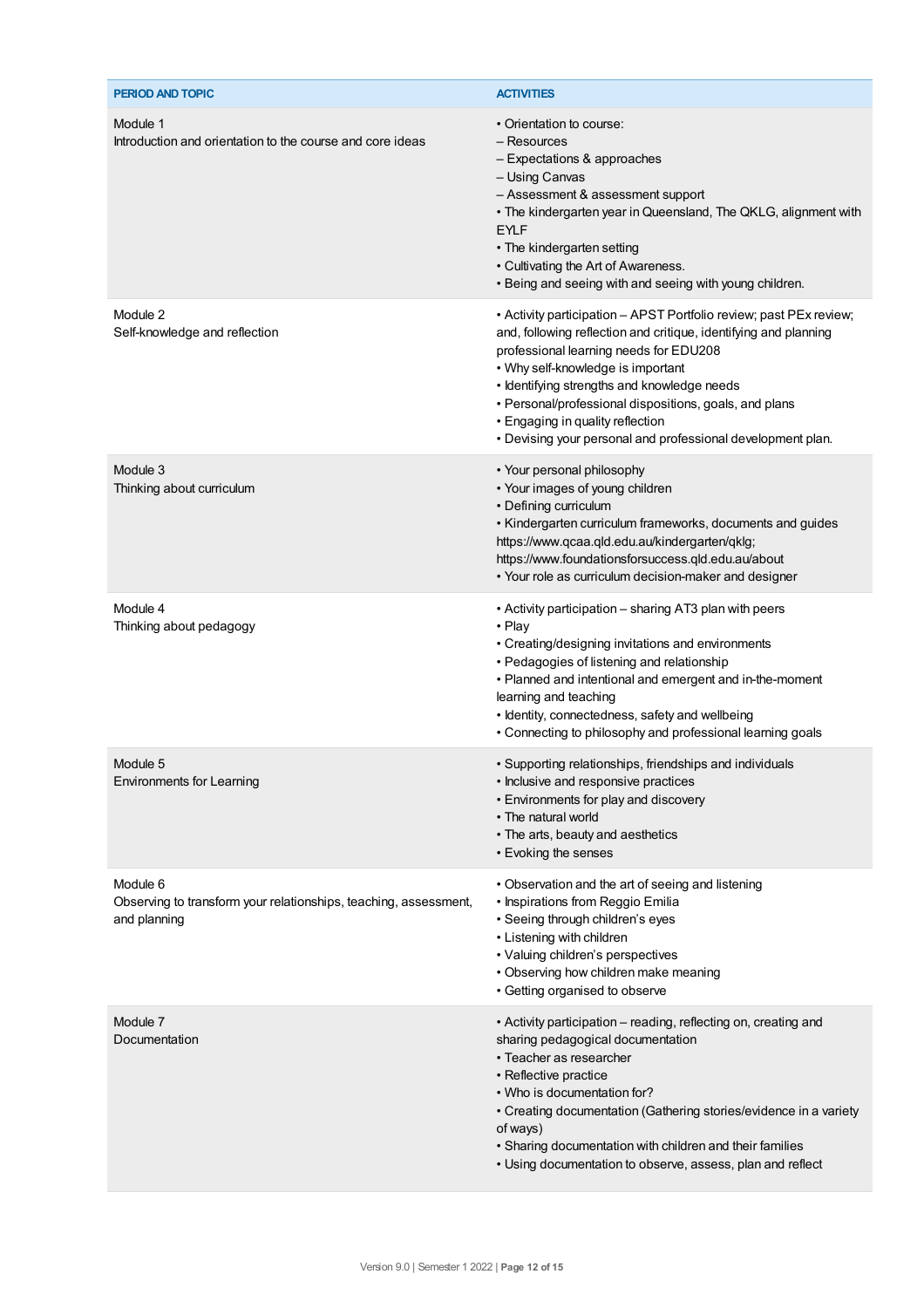| PERIOD AND TOPIC                            | <b>ACTIVITIES</b>                                                                                                                                                                                                                                                                                                                                                                                            |
|---------------------------------------------|--------------------------------------------------------------------------------------------------------------------------------------------------------------------------------------------------------------------------------------------------------------------------------------------------------------------------------------------------------------------------------------------------------------|
| Module 8<br>Learning stories                | • Activity participation – reading, reflecting on, creating and<br>sharing learning stories<br>• Practicing the art of awareness, looking closely<br>• Pedagogical care, listening and narration<br>• Becoming a storyteller, the art of storytelling<br>· Thinking about the effect of stories - on you, children, families,<br>society<br>• Technologies and tips<br>• Identifying next steps for learning |
| Module 9<br>Preparing for PEx               | • Activity participation - EDU208 PEx preparation<br>• Connecting to values and visions<br>• Connecting to expectations<br>• Connecting to strategies, knowledge and educator roles<br>• Being prepared<br>• Being professional<br>• Evidencing personal and professional knowledge and thinking<br>• Advancing your Professional Portfolio                                                                  |
| Module 10<br>Sharing resources and insights | • Activity participation – sharing AT4 insights with peers; reflection<br>on course learning; course feedback; and personal/professional<br>goal/values identification<br>· Sharing key learnings, resources and ideas<br>• Resource sharing to support a successful PEx<br>• Final reflections                                                                                                              |
| 10 day PEx                                  | Professional Experience – please refer to the PEx calendar to<br>confirm PEx dates. Please refer to PEx handbook and final report<br>for requirements.                                                                                                                                                                                                                                                       |
| <b>Following PEx</b>                        | Compulsory Debrief Tutorial – refer to Course Announcements for<br>date/time                                                                                                                                                                                                                                                                                                                                 |

## 8. What resources do I need to undertake this course?

Please note: Course information, including specific information of recommended readings, learning activities, resources, weekly readings, etc. are available on the course Canvas site– Please log in as soon as possible.

### 8.1. Prescribed text(s) or course reader

Please note that you need to have regular access to the resource(s) listed below. Resources may be required or recommended.

| <b>REQUIRED?</b> | <b>AUTHOR</b> | <b>YEAR TITLE</b>                                                                 | <b>EDITION</b>             | <b>PUBLISHER</b>     |
|------------------|---------------|-----------------------------------------------------------------------------------|----------------------------|----------------------|
| Required         |               | Deb Curtis, Margie Carter 2012 The Art of Awareness, Second Edition               | 2 <sub>nd</sub><br>Edition | <b>Redleaf Press</b> |
| Required         |               | Deb Curtis, Margie Carter 2014 Designs for Living and Learning, Second<br>Edition | 2 <sub>nd</sub><br>Edition | <b>Redleaf Press</b> |

#### 8.2. Specific requirements

Current Blue Card; professional attire, closed in shoes and wide brimmed hat

## 9. How are risks managed in this course?

Health and safety risks for this course have been assessed as low. It is your responsibility to review course material, search online, discuss with lecturers and peers and understand the health and safety risks associated with your specific course of study and to familiarise yourself with the University's general health and safety principles by reviewing the online [induction](https://online.usc.edu.au/webapps/blackboard/content/listContentEditable.jsp?content_id=_632657_1&course_id=_14432_1) training for students, and following the instructions of the University staff.

## 10. What administrative information is relevant to this course?

#### 10.1. Assessment: Academic Integrity

Academic integrity is the ethical standard of university participation. It ensures that students graduate as a result of proving they are competent in their discipline. This is integral in maintaining the value of academic qualifications. Each industry has expectations and standards of the skills and knowledge within that discipline and these are reflected in assessment.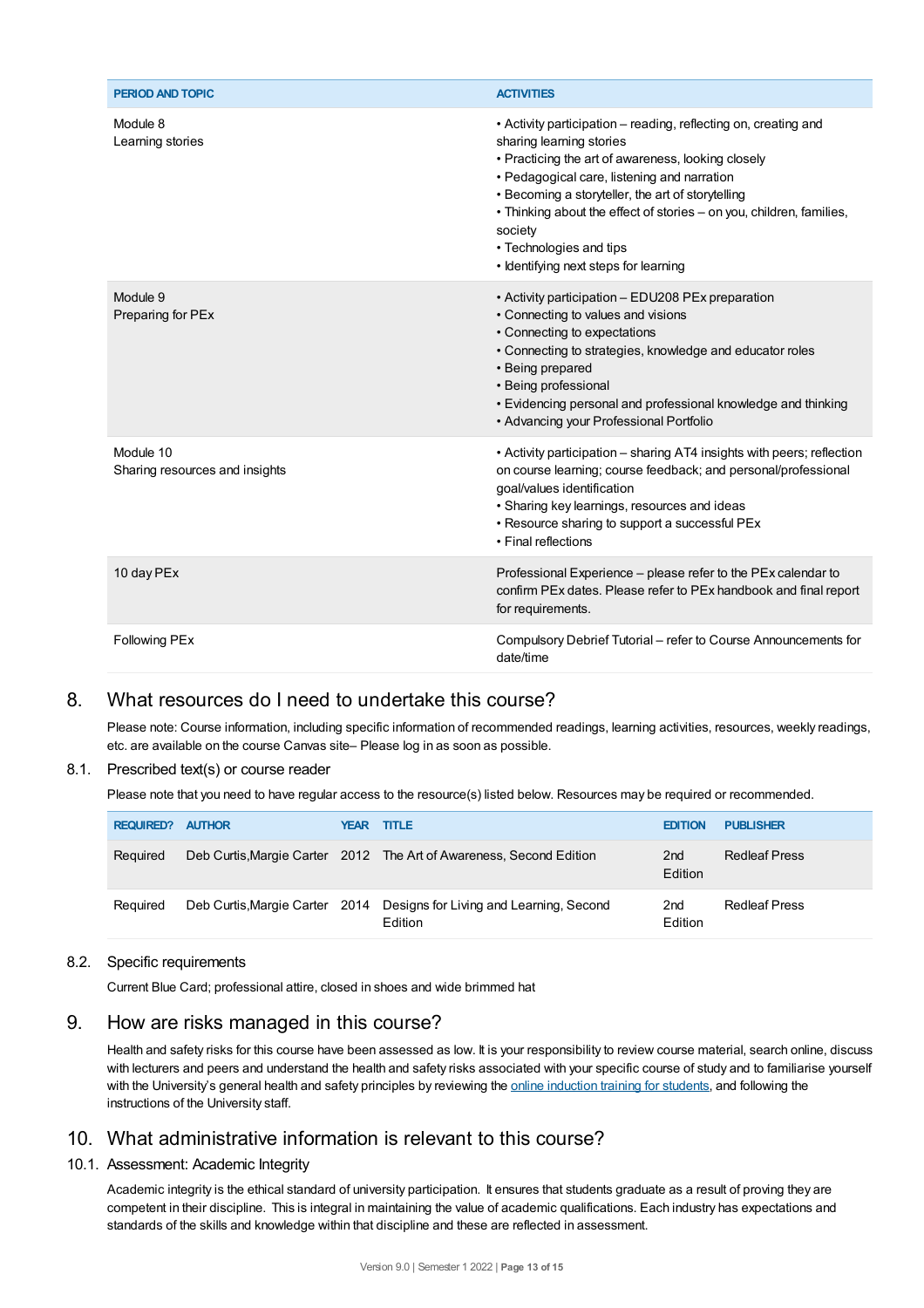Academic integrity means that you do not engage in any activity that is considered to be academic fraud; including plagiarism, collusion or outsourcing any part of any assessment item to any other person. You are expected to be honest and ethical by completing all work yourself and indicating in your work which ideas and information were developed by you and which were taken from others. You cannot provide your assessment work to others.You are also expected to provide evidence of wide and critical reading, usually by using appropriate academic references.

In order to minimise incidents of academic fraud, this course may require that some of its assessment tasks, when submitted to Canvas, are electronically checked through Turnitin. This software allows for text comparisons to be made between your submitted assessment item and all other work to which Turnitin has access.

#### 10.2. Assessment: Additional Requirements

Limited Graded Course:

This course will be graded as Pass in a Limited Grade Course (PU) or Fail in a Limited Grade Course (UF) as per clause 4.1.3 and 4.1.4 of the Grades and Grade Point Average (GPA) - Institutional Operating Policy of the USC.

In a course eligible to use Limited Grades, all assessment items in that course are marked on a Pass/Fail basis and all assessment tasks are required to be passed for a student to successfully complete the course. Supplementary assessment is not available in courses using Limited Grades.

#### 10.3. Assessment: Submission penalties

You must contact your Course Coordinator and provide the required documentation if you require an extension or alternate assessment. All assessment extension requests must be made prior to the assessment submission deadline using the online EDU208 Extension Request Form.

Evidence must be provided and be in one of the recognized forms as per clause 7.9.2 of the USC Assessment Policies and Procedures document. Late assessment submissions without prior approval will result in a fail (UF) being awarded, except in exceptional cases where there is an exemption from penalty with supporting evidence (see 7.9.1 of the USC Assessment Policies and Procedures document).

Please refer to USC Assessment Policy and Procedures for further information: https://www.usc.edu.au/about/policies-andprocedures/assessment-courses-and-coursework-programs-procedures

#### 10.4. SafeUSC

USC is committed to a culture of respect and providing a safe and supportive environment for all members of our community. For immediate assistance on campus contact SafeUSC by phone: 07 [5430](tel:07%205430%201168) 1168 or using the [SafeZone](https://www.safezoneapp.com) app. For general enquires contact the SafeUSC team by phone 07 [5456](tel:07%205456%203864) 3864 or email [safe@usc.edu.au](mailto:safe@usc.edu.au).

The SafeUSC Specialist Service is a Student Wellbeing service that provides free and confidential support to students who may have experienced or observed behaviour that could cause fear, offence or trauma. To contact the service call 07 [5430](tel:07%205430%201226) 1226 or email [studentwellbeing@usc.edu.au](mailto:studentwellbeing@usc.edu.au).

### 10.5. Study help

For help with course-specific advice, for example what information to include in your assessment, you should first contact your tutor, then your course coordinator, if needed.

If you require additional assistance, the Learning Advisers are trained professionals who are ready to help you develop a wide range of academic skills. Visit the Learning [Advisers](https://www.usc.edu.au/current-students/student-support/academic-and-study-support/learning-advisers) web page for more information, or contact Student Central for further assistance: +61 7 5430 2890 or [studentcentral@usc.edu.au](mailto:studentcentral@usc.edu.au).

#### 10.6. Wellbeing Services

Student Wellbeing provide free and confidential counselling on a wide range of personal, academic, social and psychological matters, to foster positive mental health and wellbeing for your academic success.

To book a confidential appointment go to [Student](https://studenthub.usc.edu.au/) Hub, email [studentwellbeing@usc.edu.au](mailto:studentwellbeing@usc.edu.au) or call 07 5430 1226.

## 10.7. AccessAbility Services

Ability Advisers ensure equal access to all aspects of university life. If your studies are affected by a disability, learning disorder mental health issue, injury or illness, or you are a primary carer for someone with a disability or who is considered frail and aged, [AccessAbility](https://www.usc.edu.au/learn/student-support/accessability-services/documentation-requirements) Services can provide access to appropriate reasonable adjustments and practical advice about the support and facilities available to you throughout the University.

To book a confidential appointment go to [Student](https://studenthub.usc.edu.au/) Hub, email [AccessAbility@usc.edu.au](mailto:AccessAbility@usc.edu.au) or call 07 5430 2890.